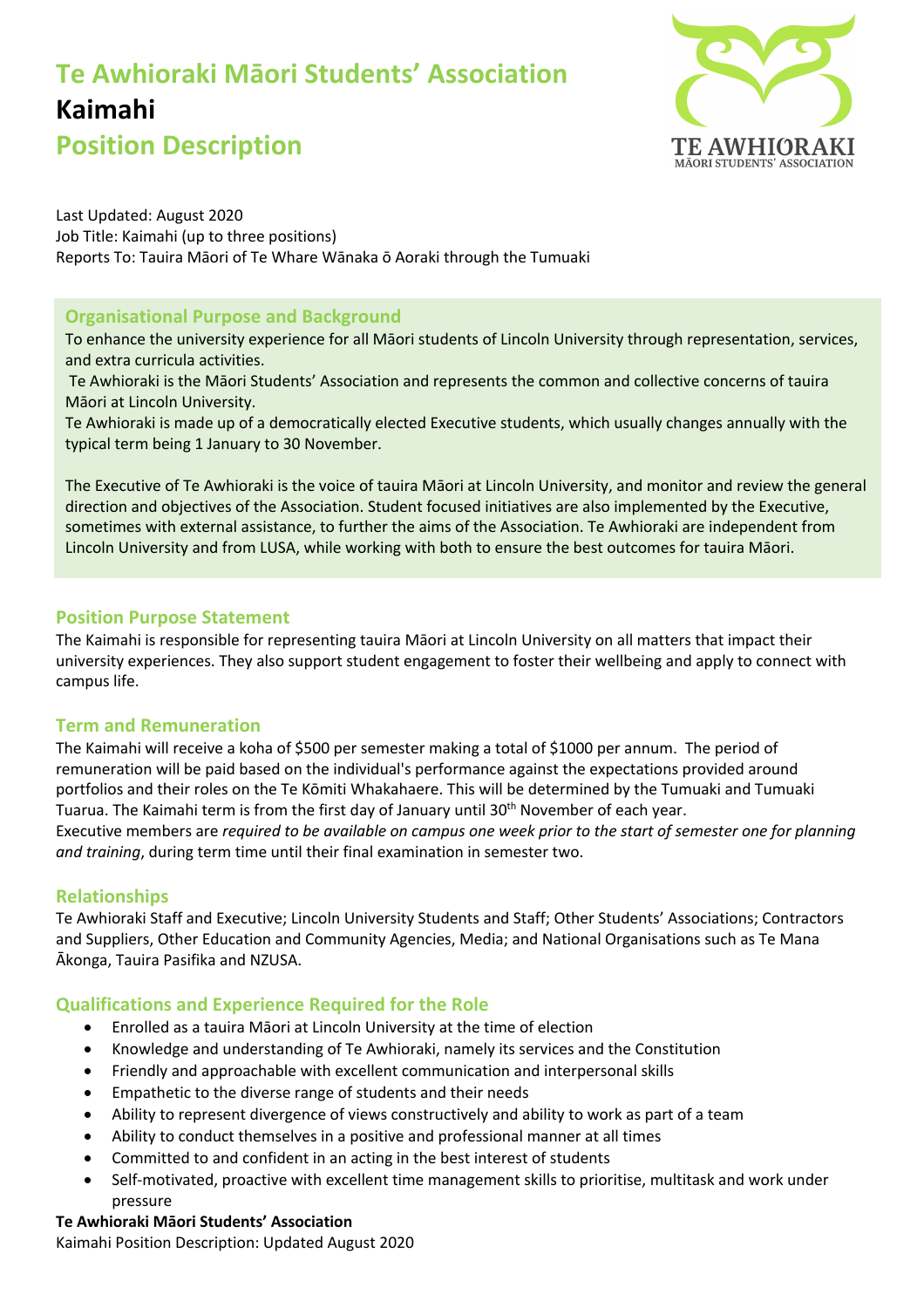# **Te Awhioraki Māori Students' Association Kaimahi**



# **Position Description**

- Innovative to the extent of identifying issues and generating solutions to improve Te Awhioraki
- As the University is a multi-cultural environment there is a requirement for the successful candidate to have the ability to work with people from a wide variety of other cultures

# **Key Responsibilities and Outputs**

## **Portfolios**

Responsible for promoting and encouraging activities within the assigned portfolio to benefit all students.

• Establish goals and objectives at the beginning of the portfolio term in conjunction with the Tumuaki and work to achieve those goals

• Regularly update the Tumuaki regarding the progress made towards achieving the goals set at the beginning of the portfolio term

• Initiate and implement campaigns that will promote either the student viewpoint, or be of benefit to students in collaboration with all LUSA associates

- Some exemplar portfolio 'themes' include, but are not limited to:
	- Environment / Sustainability
	- Student/community engagement
	- •Social media
	- Day trips and one off events
	- Merchandise
	- Te Whare Whakakotahi
	- Published or printed material creation
	- Diversity
	- Hauora

#### **Governance**

Responsible for maintaining a high level of governance within the Association.

- Monitoring and reviewing the strategic plan, priorities, annual plan, budget and policies
- Ensure the Association is operating in accordance with its Constitution and undertake any action required to maintain compliance as required

• Attend all Te Awhioraki Executive Committee meetings and any committees as appointed to by the Te Awhioraki Executive

## **Representation**

Responsible for ensuring consistent promotion of the academic and personal wellbeing of students.

- To be involved in and advise the Tumuaki on key issues relevant to Te Awhioraki
- Attend and report on committees, working-groups and boards as assigned by the Tumuaki to ensure the student voice is heard
- Be visible and accessible to the student body as required
- Actively seek a range of student perspectives on range of issues and encourage debate on these issues
- Ensure feedback is captured and effectively reported through the appropriate fora

## **Administrative and Other Tasks**

- Attend Te Awhioraki and affiliated club events during the year, some which may be outside normal business hours, in support of the Executive
- Develop and maintain collaborative relationships with key members of Lincoln University, students and student groups
- Train the incoming Kaimahi, as well as updating the Handover document to ensure a smooth transition period.

## **Te Awhioraki Māori Students' Association**

Kaimahi Position Description: Updated August 2020